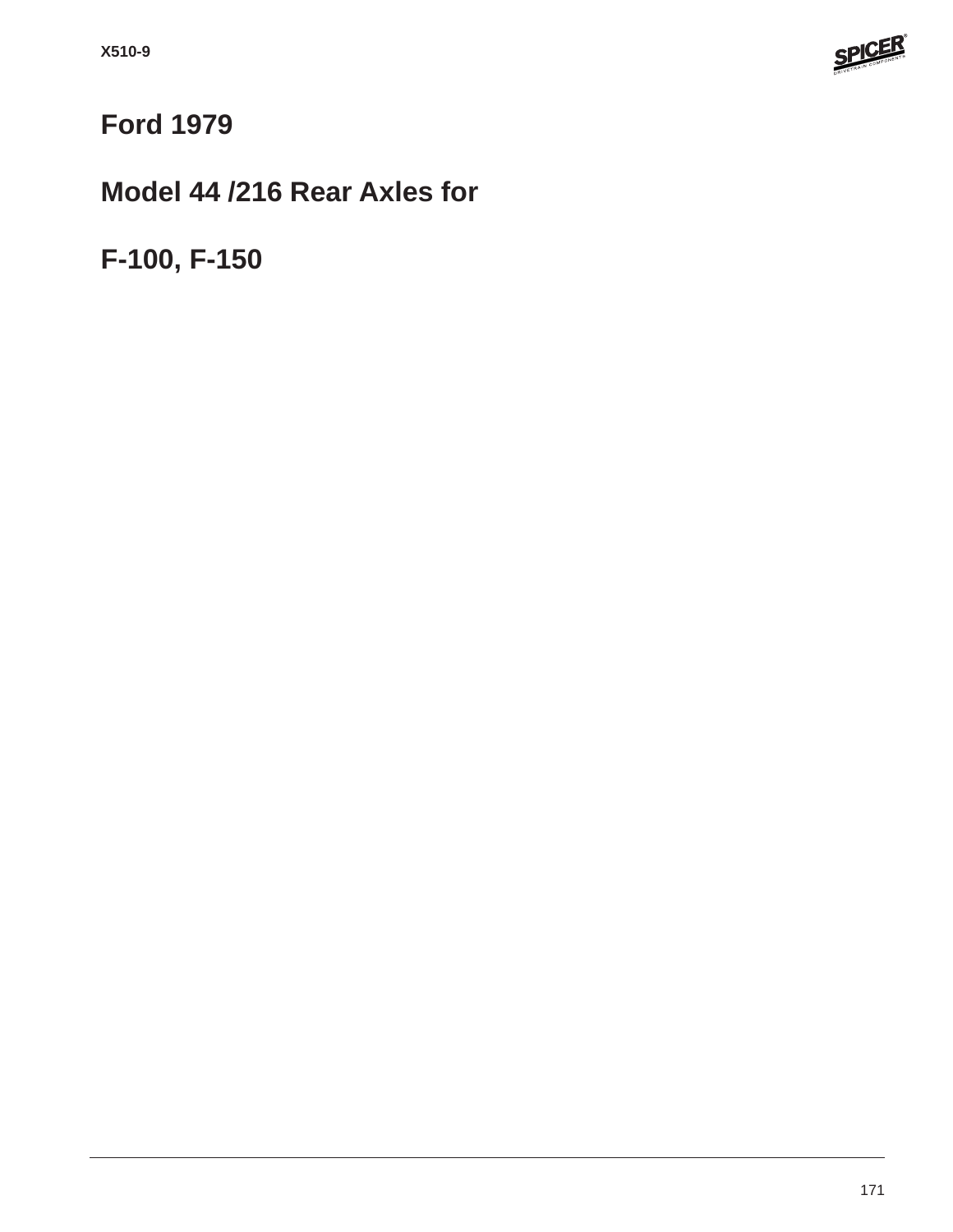

### **Exploded View Ford Model 44 /216 Rear Axles**